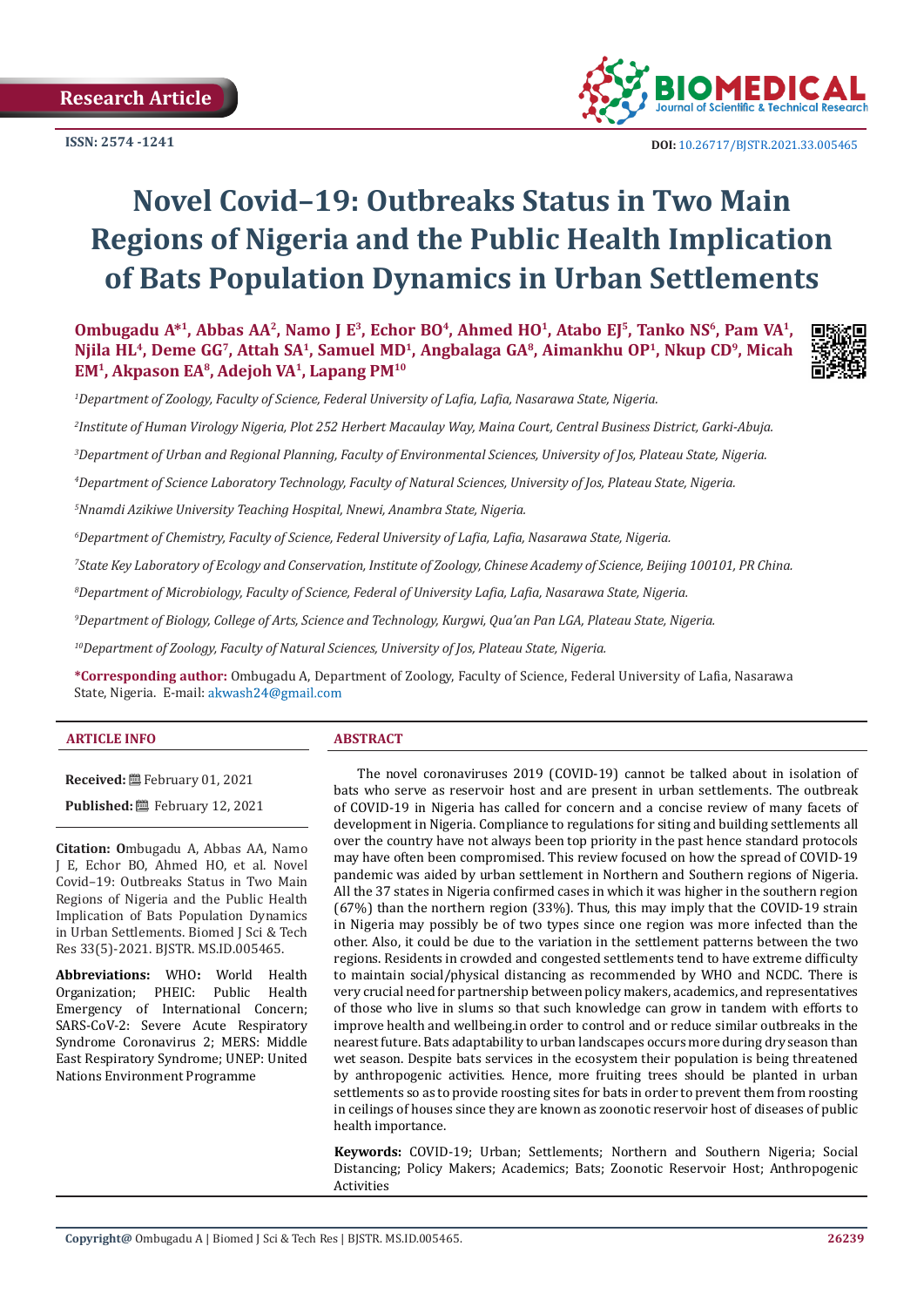# **Introduction**

The novel coronaviruses 2019 (nCoV-2019 or COVID-19) cannot be talked about in isolation of bats who serve as reservoir host [1] and are present in urban settlements [2,3]. The COVID–19 which is caused by the novel Severe Acute Respiratory Syndrome Coronavirus 2 (SARs-CoV-2) had been declared a Public Health Emergency of International Concern (PHEIC) by the World Health Organization (WHO) on  $30<sup>th</sup>$  January 2020 and was subsequently declared a global pandemic by the WHO on 11<sup>th</sup> March 2020 [4,5]. The risk of emergence of a novel bat-Coronaviruses disease was predicted much earlier by various studies [6-8] prior to its occurrence in Wuhan, Hubei Province, China, in December 2019 and January 2020 [9,10]. Though a report by Cyranoski [11] identified the pangolin as the potential source of nCoV-2019 on the basis of their genetic sequences being 99% similar in relation to coronaviruses taken from animals and infected humans during the outbreak and other findings. Also, Xiao et al. [12] isolated coronavirus from pangolins that is closely related to the novel Severe Acute Respiratory Syndrome Coronavirus 2 (SARS-CoV-2) which suggests them such as potential intermediate host of SARS-CoV-2.

The rise in global human population growth has pushed man to seek for protein from bushmeat [13-15] in which some are intermediate host of zoonotic diseases such as Middle East Respiratory Syndrome (MERS-Cov) and SARS-CoV-2 which is the current enormous price the general public is paying back today for such association with wild animals [16,17]. As a matter of urgency an open letter was written to World Health Organization (WHO) and United Nations Environment Programme (UNEP) in April 2020 on the need to secure a better future to not only humans but also for nature, which supports the health and well-being of all humanity. This can be achieved via holistic and equitable solutions which will reduce zoonotic pandemic risks. The Chinese government threw its weight by vowing to keep wildlife off the menu, though this may be a tough promise to keep [18]. Cohen [19] pointed out that a WHO-led mission was set up to investigate the pandemic's origin based on the global public health challenge at hand. The yearly increase of about 70 million people in the world's urban population as projected by United Nations [20] clearly points to the fact that there will be an eminent demand for housing, employment, and services. If the governments in developing countries fail to meet the needs of the masses then they will be forces to rely on or create their own informal infrastructure. Also, informal housing, informal employment, and self-employment are some of the survival activities adapted by these urban dwellers that are somewhat within their own power to implement [21].

The historic United Nations Millennium Declaration in the year 2000 formally recognized the existence and need to improve the lives of at least 100 million slum dwellers by the year 2020" [22] are likely to become central to this century's most expensive health crisis. The prediction by Riley et al. [21] seems to come true with

the outbreak of the unprecedented COVID-19 that is ravaging more lives in the urban settings in especially those dwelling in urban informal settlements. Nigeria like many other countries in the world is being ravaged by COVID-19. After the index case of an Italian citizen who flew into Lagos an urbanized city from Milan on  $25<sup>th</sup>$ February, the next dozen cases were all linked to travel history from endemic countries [23] after which the spread of infection was by human to human transmission with the local community. Personto-person transmission has been established between people who are in close contact with one another (within about 2 metres/6 feet), primarily via respiratory droplets. Droplet transmission occurs when respiratory droplets generated via coughing, sneezing or talking contact susceptible mucosal surfaces, such as the eyes, nose or mouth while it may also occur indirectly via contact with contaminated fomites with hands and then mucosal surfaces [24]. Respiratory droplets are large and are not able to remain suspended in the air thus they are usually dispersed over short distances.

Though the rate of infection in Africa has been relatively lower when compared to advanced nations, one hypothesis suggest that the lower mortality rate in African settlements maybe due to regular exposure to other coronaviruses, malaria or many other infections in the past which could have primed the immune system against the novel coronavirus for some early defense response [25,26]. Alternatively, another hypothesis attributes resistance to genetic factors which have not yet been identified [25]. It is important to note that the situation in African countries stating their COVID-19 status could be worse than what is reported because of inadequate preparation for disease outbreak due to poor surveillance and lack of adequate testing facilities such as laboratories [27]. Settlements worldwide are located on the earth's surface with people living in them. Settlements are known to change spatially with time, but the pattern of such change varies according to certain factors such as transportation and socio-economic activities; political fragmentation; population density; infrastructural distribution and social amenities; economic development; industrialization and urbanization; social networks; topographical conditions; religious and cultural factors [28]. Inhabitants of Urban settlements around the world have been affected by the pandemic because one-half of the world's population resides there and because lifestyle demands inhabitants will travel to domestic or international locations for various reasons [29] which has led to the spread of the disease across different locations around the world [30]. Lilford et al. [31] sounded an alarm that the time is ripe to revisit the Urban Agenda with a strong emphasis on slum health and slum upgrading and on strengthening the capacities of urban governments to work with people who live in slums to act on these. They posited that this will go a long way in securing commitments in ensuring that policies are backed up with adequate finance.

The supposed neighbourhood effect in slums is like a coin with two sides. It has both a problem and an opportunity. It is a problem because it is likely to amplify health hazards and it is an opportuni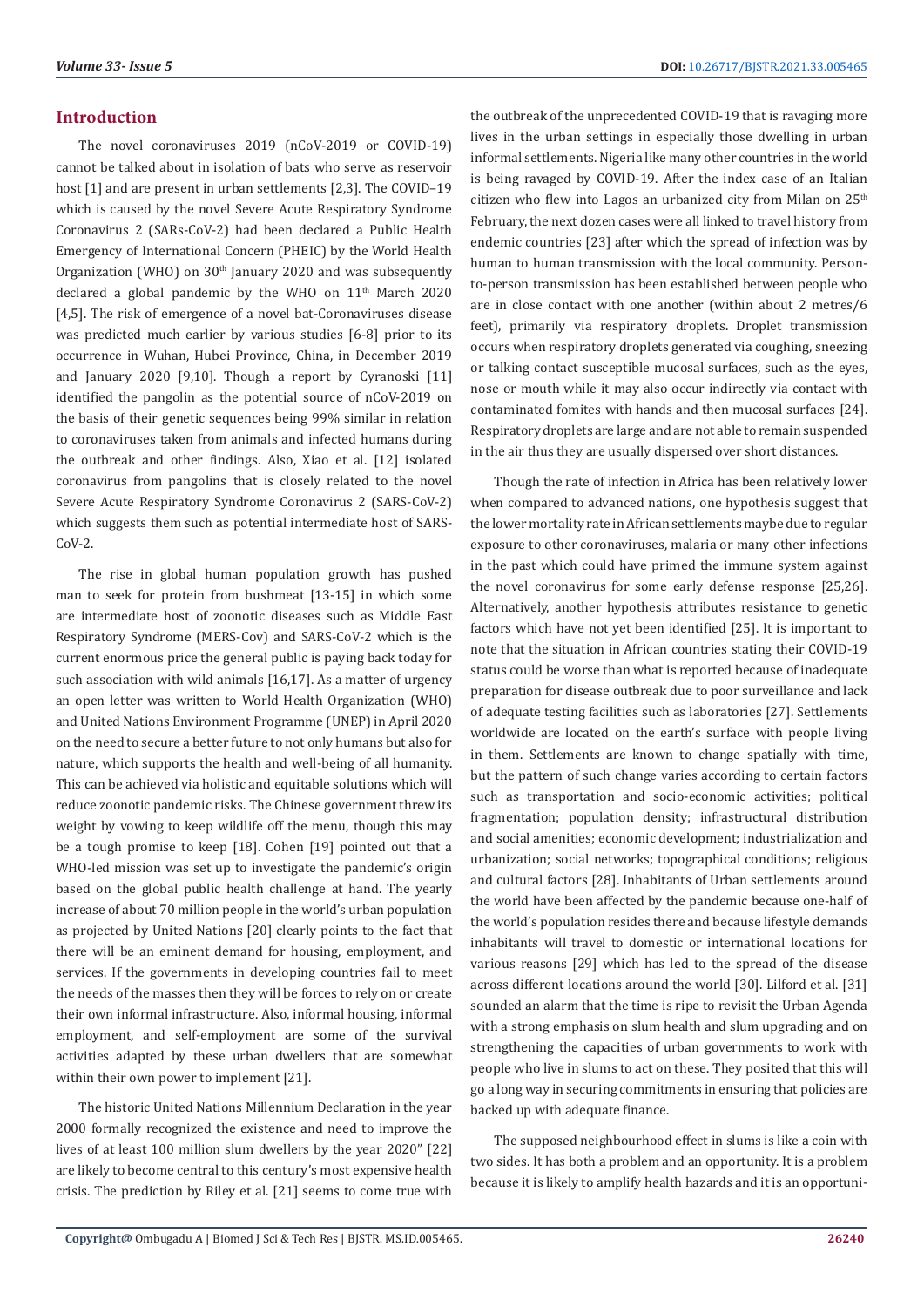ty because one intervention can simultaneously improve so many lives in one densely packed community [31]. Hence, this review compared the relative level of COVID-19 outbreak in urban centers in relation to settlement patterns that could explain the variations in COVID-19 burden in Northern and Southern Nigeria and well as the public health implication of bats population dynamics in urban settlement.

# **Types of Settlements in Nigeria**

The urban settlement is known as a non-agricultural area which has various building types and populations who earn high, medium and low incomes. Upper income earners residential areas is characterized by a low population density while the medium and low income earners residential areas have a moderate and very high population density respectively who are individuals of urban labour force office and factory workers. The location of the medium and low income individuals is in outskirts of towns whose buildings are contiguous and filled beyond capacity with the official occupier and his family, also job seeking relatives and friends visiting from the rural areas. On the other hand, high income earners have spacious houses which are not congested. The township is comprised of the following settlement types: nucleated, compact, isolated, linear, and dispersed settlements [32]. In the year 2020, the estimated population of Nigeria was over 206.14 million, ranking 7th in the world, which suggests that the entire population of Nigeria accounts for about 2.35% of the entire earth's population [33,34]. This means that about 1 out of every 43 people in the world is a Nigerian. Nigeria's pattern of settlement in both northern and southern regions is generally characterized by buildings built close to one another of varying degrees, some of which are without the appropriate approved town planning features which ultimately defy social/physical distancing in the event of any outbreak of any pandemic.

The settlement patterns common to both regions are usually characterized as congested/compact, mostly high population density or overpopulated settlements called shanty/squatter, ghetto, face me I face you, bacha where facilities such as kitchens, bathrooms and toilets are grossly inadequate, and the few available are shared [35]. Furthermore, many living conditions in such settlements violate social distancing due to congestion, grubby environment usually lacking hygiene and water supply. Such shared facilities easily result in contaminating surfaces with the novel virus thus infecting new victims.

# **COVID-19 Status in Nigeria**

The status in Nigeria reveals that all 37 states in the 6 geopolitical zones (North-West, North-Central, North-East, South-West, South-South and South-East) reported at least a confirmed case with 6 states (Lagos, FCT, Oyo, Edo, Rivers and recently Plateau) accounting for more than 60% of cumulative cases [36,37]. Ihekweazu [36] also reported that Lagos state alone accounts for over 35% of all confirmed cases in Nigeria. According to the NCDC as of 29th August 2020, Nigeria has recorded 53,727 COVID-19 cases, 41,314 recoveries, 1,011 (1.9%) confirmed fatalities while demographics reveals infection rate in males is 34,199 (64%) and 19,528 (36%) in females [37]. Interestingly, the most affected age group is 31 - 40 years (25%) but the distribution and burden of mortality from COVID-19 has varied from the Northern and Southern regions of Nigeria via surveillance in the various states. The most affected settlements of the COVID–19 pandemic in both regions include Lagos, FCT, Oyo, Edo, Plateau, Rivers, Kaduna, Delta, Kano, Ogun, Ondo and Enugu. Total number of active cases currently in Nigeria is reported to be 11,402 [37]. Highest numbers of active cases in the North occur in the FCT and Plateau while in the South, they occur in Lagos and Oyo respectively.

# **COVID-19 Outbreak Status in Northern and Southern Regions of Nigeria**



**Figure 1:** Map of Nigeria showing Outbreak status of COVID-19 Status in relation to the 36 states and FCT (Source: 37).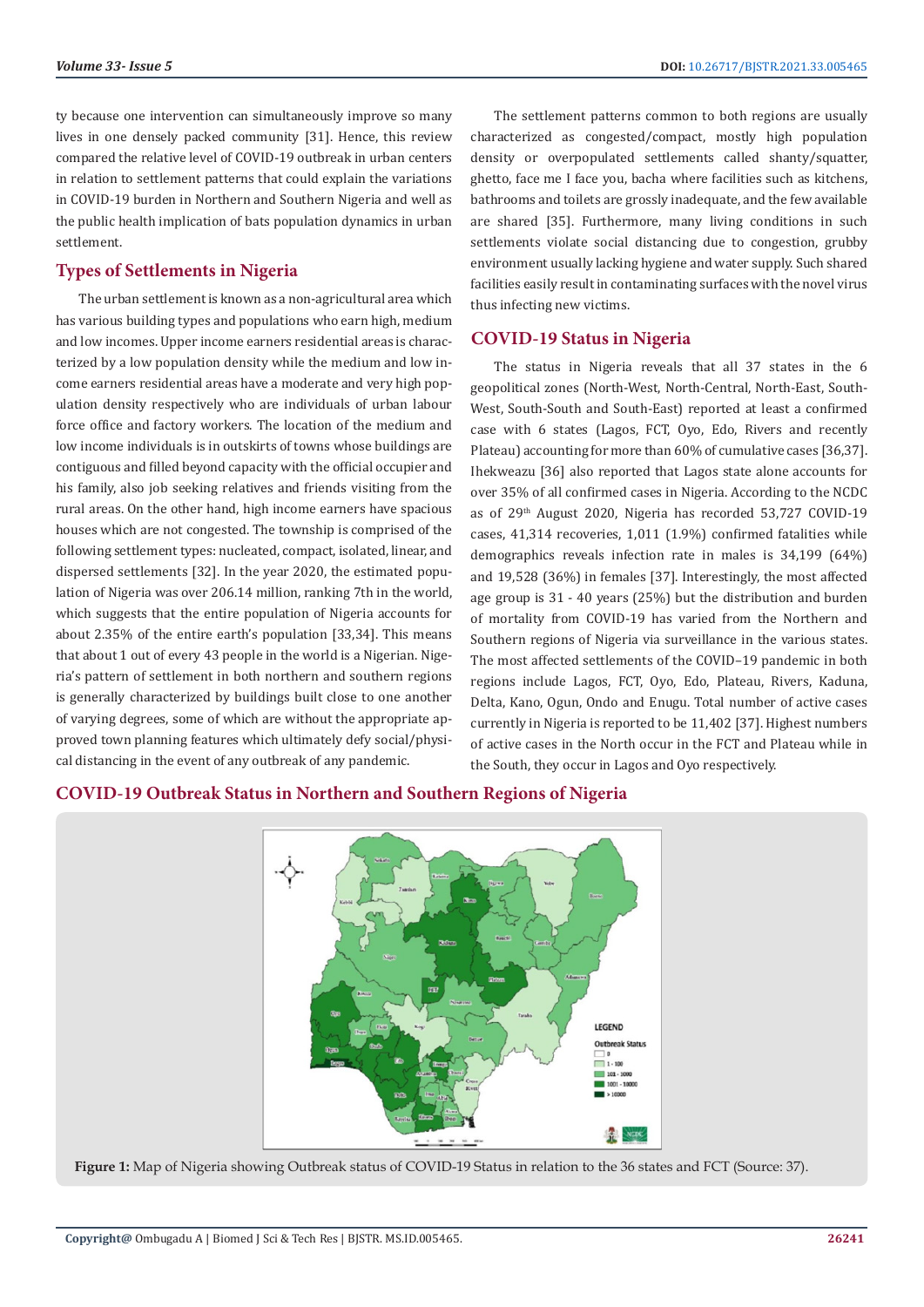The outbreak status between the northern and southern region of Nigeria shows a high variation as shown in (Figure 1) [37]. The southern region was more affected in terms of states with higher number of cases from 1,001-10,000 (7 states, 64%) and those >10,000 (1 state [Lagos], 100%) while the lower number of cases was predominant in the northern region from 1-100 (5 states, 83%) and 101-1000 cases (11 states, 58%). (Table 1) showed that the total number of confirmed cases in Nigeria was higher in the southern region 36,263 (67%) than the northern region 17,464 (33%) [37]. This may imply that the COVID-19 strain in Nigeria may possibly be of two types since one region was more infected than the other. Also, it could be due to the variation in the settlement patterns between the two regions. Furthermore, it may be due to variation in climatic conditions across the two regions.

| Table 1: Total number of confirmed COVID-19 cases in Nigeria                   |
|--------------------------------------------------------------------------------|
| as at 29 <sup>th</sup> August, 2020. (Source: 37 [Accessed 29th August, 2020]) |

| Region   | <b>State</b>                         | <b>Total No. of Confirmed Cases</b> |
|----------|--------------------------------------|-------------------------------------|
| Northern | FCT-Abuja                            | 5149                                |
|          | Plateau                              | 2443                                |
|          | Kaduna                               | 2114                                |
|          | Kano                                 | 1725                                |
|          | Kwara                                | 958                                 |
|          | Katsina                              | 789                                 |
|          | Borno                                | 740                                 |
|          | Gombe                                | 723                                 |
|          | Bauchi                               | 666                                 |
|          | Benue                                | 451                                 |
|          | Nasarawa                             | 434                                 |
|          | Jigawa                               | 322                                 |
|          | Niger                                | 241                                 |
|          | Adamawa                              | 221                                 |
|          | Sokoto                               | 158                                 |
|          | Kebbi                                | 93                                  |
|          | Taraba                               | 87                                  |
|          | Zamfara                              | 78                                  |
|          | Yobe                                 | 67                                  |
|          | Kogi                                 | 5                                   |
|          | Sub-total for northern<br>region (%) | 17464 (33%)                         |
| Southern | Lagos                                | 18104                               |
|          | Oyo                                  | 3107                                |
|          | Edo                                  | 2577                                |
|          | Rivers                               | 2134                                |

| Delta                                | 1744        |
|--------------------------------------|-------------|
| Ogun                                 | 1646        |
| Ondo                                 | 1534        |
| Enugu                                | 1155        |
| Ebonyi                               | 973         |
| <b>Osun</b>                          | 779         |
| Abia                                 | 763         |
| Imo                                  | 527         |
| Bayelsa                              | 391         |
| Akwa Ibom                            | 278         |
| Ekiti                                | 262         |
| Anambra                              | 207         |
| <b>Cross River</b>                   | 82          |
| Sub-total for southern<br>region (%) | 36263 (67%) |
| <b>Grand Total</b>                   | 53727       |

# **Level of Adherence to COVID-19 Precautionary Measures in Northern and Southern Settlements of Nigeria**

Residents in crowded and congested settlements as shown in tend to have extreme difficulty to maintain social/physical distancing as recommended by WHO and NCDC. Shared corridors, rooms, cooking areas, wells and the presence of large number of family dependents as well as dependents all contribute to the violation. Though some residents in some of the settlements were aware, some others were forgetful, not willing or express disbelief while some were completely ignorant especially in some northern settlements [35]. Though predictive models indicate that in Lagos 55% of the inhabitants comply with social distancing, use of nose masks, contact tracing and testing [38], it is possible that such measures were not done properly hence Lagos alone accounting for 18,000 confirmed cases in Nigeria [36,37]. According to the studies as shown in (Table 2), both Northern and southern regions have shown high rates of lack of compliance in maintaining social distance with Kano and Jigawa States having the highest values in the North while Edo had the highest from the South. (Table 2) shows that the sharing of facilities in the north was predominant in Kano and Jigawa while Lagos on the other hand recorded a settlement (Makoko) where there were no shared facilities because of the absence of such facilities completely. Practices to reduce the spread of the infection such as social/physical distancing, the constant use of nose mask, regular washing of hands with soap and running water, use of alcohol based sanitizers are very alien to the inhabitants of the various settlements. Any attempt to intervene in such settlements must consider the peculiarities of the two main regions [39] Plates 1 and 2.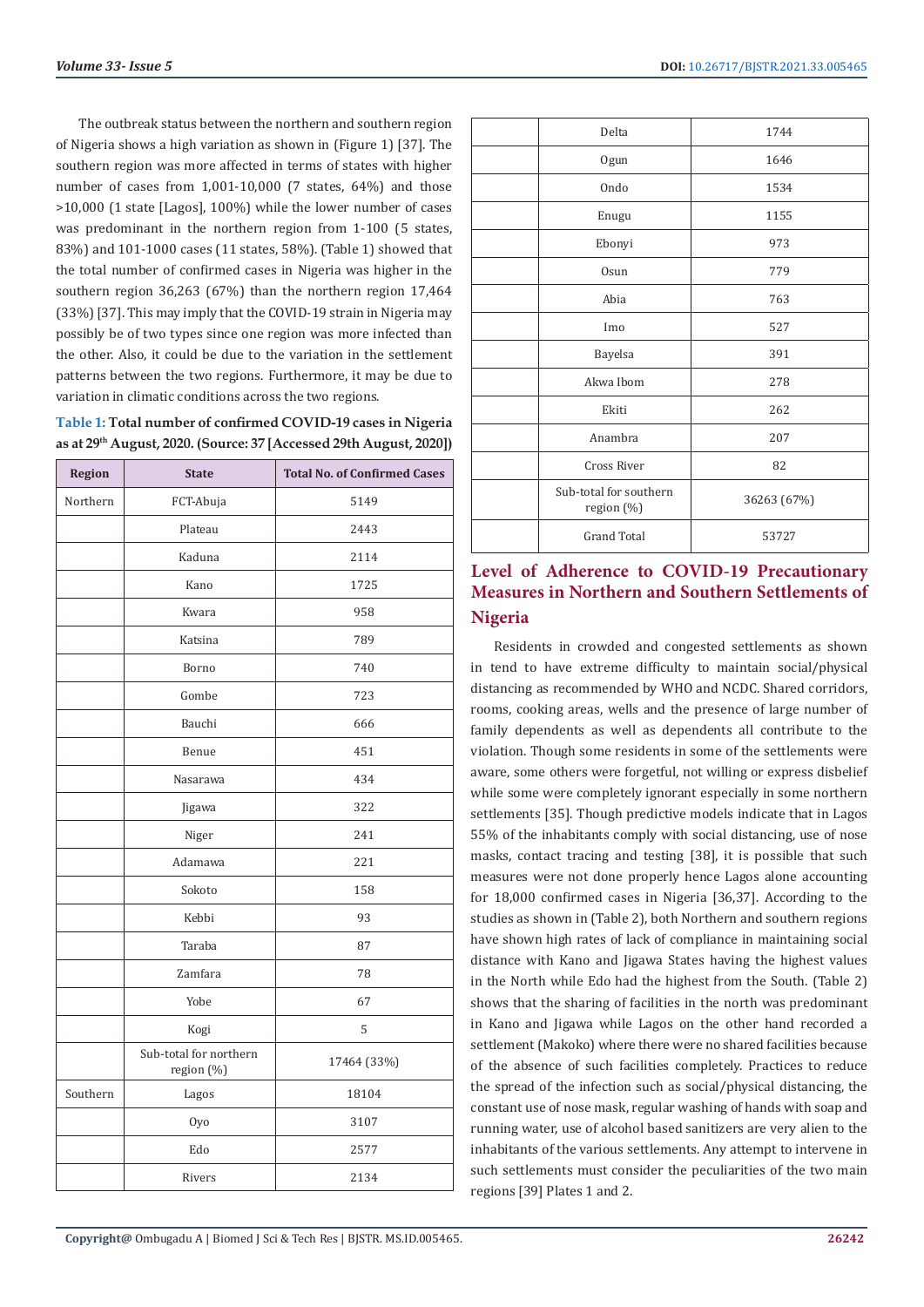

Plate 1

Plate 2

**Plate 1:** Photo of Bariga, Lagos (Source: 35) **Plate 2:** Photo of Ancient Kano city (Source: 35).

| <b>Region</b> | <b>State</b> | <b>Urban Settlement</b> | Frequency (%) not Maintaining Social<br><b>Distance</b> | Frequency (%) with Shared<br><b>Facilities</b> |
|---------------|--------------|-------------------------|---------------------------------------------------------|------------------------------------------------|
| Northern      | Abuja        | Kugbo                   | 5(50)                                                   | 5(50)                                          |
|               | Abuja        | Nyanya                  | 5(50)                                                   | 5(50)                                          |
|               | Kano         | Gwarzo                  | 3(30)                                                   | 8(80)                                          |
|               | Kano         | Ancient Kano City       | 7(70)                                                   | 2(20)                                          |
|               | Kaduna       | Gwari                   | 4(40)                                                   | 4(40)                                          |
|               | Kaduna       | Kakuri                  | 6(60)                                                   | 6(60)                                          |
|               | Katsina      | Batagarawa              | 6(60)                                                   | 6(60)                                          |
|               | Katsina      | Katsina Central         | 4(40)                                                   | 4(40)                                          |
|               | Yobe         | Damaturu                | 5(50)                                                   | 5(50)                                          |
|               | Yobe         | Potiskum                | 5(50)                                                   | 5(50)                                          |
|               | Jigawa       | Dutse                   | 2(20)                                                   | 8(80)                                          |
|               | Jigawa       | Gagarawa                | 8(80)                                                   | 2(20)                                          |
|               | Plateau      | Gadu Biu                | 6(60)                                                   | 5(50)                                          |
|               | Plateau      | Angwan Rukuba           | 4(40)                                                   | 5(50)                                          |
| Southern      | Lagos        | Bariga                  | 6(60)                                                   | 10(100)                                        |
|               | Lagos        | Makoko                  | 4(40)                                                   | 0(0)                                           |
|               | Ogun         | Ajeromi                 | 4(40)                                                   | 6(60)                                          |
|               | Ogun         | Abeokuta                | 6(60)                                                   | 4(40)                                          |
|               | Edo          | Benin Inner City        | 3(30)                                                   | 3(30)                                          |
|               | Edo          | Sabongida-Ora           | 7(70)                                                   | 7(70)                                          |
|               | Oyo          | Bere                    | 5(50)                                                   | 7(70)                                          |
|               | 0yo          | Oyo Town                | 5(50)                                                   | 3(30)                                          |

| Table 2: Urban Settlement not maintaining Social distance and with shared facilities (Source: 35). |  |  |
|----------------------------------------------------------------------------------------------------|--|--|
|----------------------------------------------------------------------------------------------------|--|--|

# **Population Dynamics of Bats in Urban Settlements in Nigeria**

The order Chiroptera is the second most diverse and abundant order of mammals with great physiological and ecological diversity. They play important ecological roles as prey and predator, arthropod suppression, seed dispersal, pollination, material and

nutrient distribution, and recycle. They have great advantage and disadvantage in economic terms [40]. Bats represent an order of great evolutionary success, with elevated geographical diffusion and species diversity [2]. They form one of the largest nonhuman aggregations and the most abundant groups of mammals when measured in numbers of individuals. They are diversified into more than 1,232 extant species [41]. They are small, with adult masses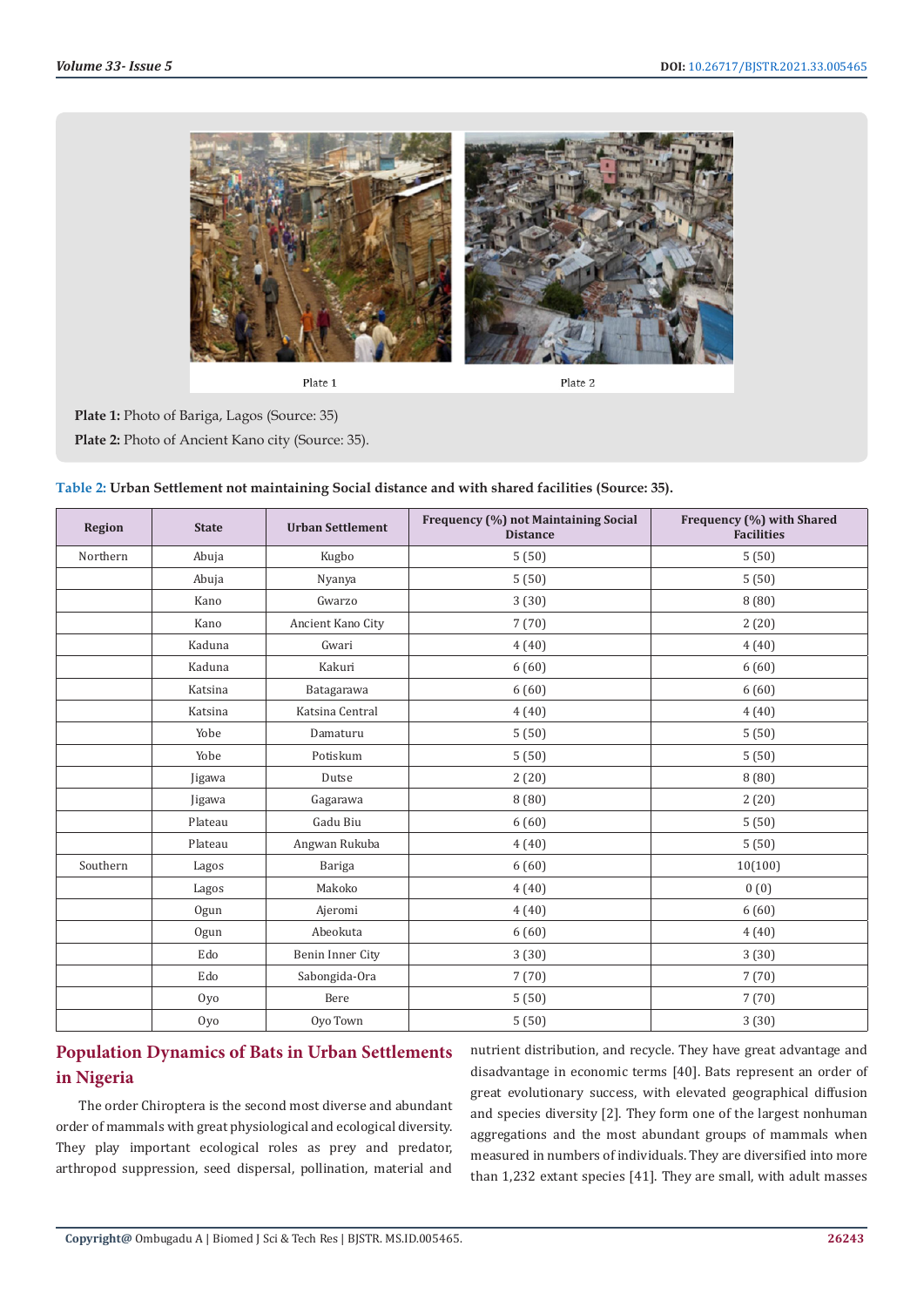ranging from 2g to 1kg; although most living bats weigh less than 50g as adults [42]. They have evolved into an incredibly rich diversity of roosting and feeding habits. Many species of bats roost during the day time in foliage, caves, rock, crevices, hollow soft trees, beneath exfoliating bark, and different manmade structures [43]. During night, they become active and forage on diverse food items like insects, nectar, fruits, seeds, frogs, fish, small mammals, and even blood [41].



**Figure 2:** Seasonal colony fluctuations of *E. helvum* in Accra from January 2009 through January 2012. Triangles indicate tracking periods of the present study during population low (wet season 2009) and population high (dry season 2011); vertical lines represent colony counts (Source: 44).

Fahr et al. [44] opined that straw-coloured fruit bats (*Eidolon helvum*) migrate over vast distances across the African continent due to seasonal bursts of resource availability. Thus, causing enormous fluctuations in population size as shown in (Figure 2), which in turn may influence the bats' impact on local ecosystems. According to the study by Fahr et al. [44] in Accra city which is an urban center in Ghana had bat population in wet season that was low with about 4000 individuals during the months of May to September and the distance covered to forage locally was 3.5- 36.7km and their main food source is introduced trees. But during dry season foraging distance almost tripled (24.1–87.9km) and population size between January and February was thirty eight times (150,000 individuals) more than the wet season period (Figure 3). With respect to urban footprint and tree cover, dry season foraging was random and they exclusively fed on nectar and pollen of native trees. Similarly, Thomas [45] reported that the strawcoloured fruit bats reside in colonies along the West African coast during the dry season, and then migrate into northern savannas with the onset of the wet season, following simultaneous resource flushes. In past years, several viruses infecting humans have been linked to bats: Rhabdoviridae, Orthomyxoviridae, Coronaviridae, Flaviviridae, Filoviridae and others [46]. With some exceptions, the direct transmission of viruses from bats to humans is uncommon. Instead, bats more frequently act like reservoirs of ancestral viruses which through a species jump, arrive in secondary hosts where they acquire a tropism for the human host [47]. Due to the elevated geographical diffusion and the elevated species diversity of bats, this order harbors viruses of high variability which have a greater possibility of acquiring the capacity of infecting other animals, including humans. In recent years, several anthropogenic and natural changes in the environment, due to deforestation, alteration of natural habitats, changes in animal diversity and climatic events, have shifted the ecology of bats and have exposed humans to new pathogens [48]. The last twenty years have seen an increase in the number of outbreaks caused by pathogens with bats as the reservoir of infection [46]. Bat populations appear to be declining presumably in response to human induced environmental stresses like habitat destruction and fragmentation, disturbance to caves, depletion of food resources, overhunting for bush meat and persecution, increased use of pesticides, infectious disease, and wind energy turbine. As bats are among the most overlooked in spite of their economic and ecological importance, their conservation is mandatory [41,49]. It is however sad but true that bats rank amongst the least known of any mammalian group; little information available on their diversity, distribution and ecological requirements [50-53].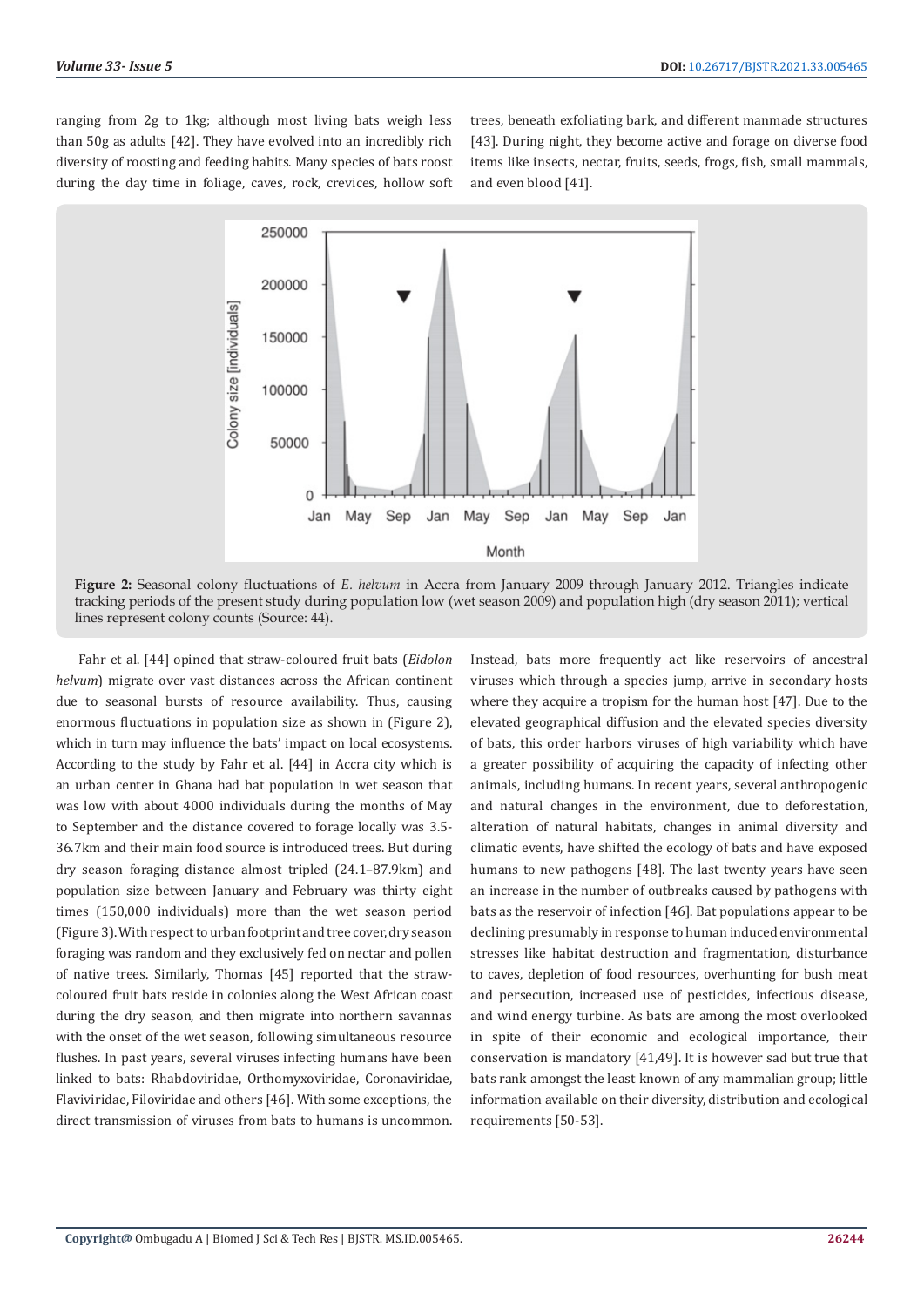

**Figure 3:** GPS tracks of *E. helvum* from wet (a) and dry season (b). Round dots represent commuting and roosting locations, and octagons foraging locations of *E. helvum*. Black circles indicate the maximum foraging distance of wet season (37 km) and dry season (88 km). Southern part of map corresponds to Atlantic Ocean (Source: 44).

More importantly, information is sparse on bats in Nigeria. As observed by Adeyanju et al. [54], bat species diversity and abundance decreased with increase in density of trees and that diversity decreased with increase in the amounts of litter cover. Similarly, Tibbels et al. [55] and Owen et al. [56] showed that higher abundance of forest dwelling bats have been connected with greater availability of roosting sites. More bat species occur in plantations due to availability of fruiting trees compared to the forest [57]. The increase in number of trees and litter cover causes a decrease in bats diversity [57]. Among the taxa capable of adapting to urban landscapes, bats are particularly ubiquitous. They play important roles in the maintenance of biodiversity by providing many substantial services to the ecosystems (e.g. seed dispersal and pollination) and to human economic activities (e.g. biological pest control) [41,58,59]. There is a growing body of knowledge on bat's sensitivity to urban environments, showing that they present a species-specific response to this process [60-62]. A reduction in bat richness and in the abundance of certain species in urban areas indicates that this process has negative effects on most bat species. These effects are being increased exponentially as a result of an increasing anthropogenic pressure, which causes habitat loss, fragmentation and biodiversity decline [49,63,64].

The abundance of bat populations could depend on the availability of suitable roosting sites [65]. In Nigeria, bats natural roosting sites appear to be declining in numbers, presumably due to urbanization resulting in change in their natural habitat [66]. The hitherto biggest colony and abode of bats which used to be the tick Forests of Nigeria are now giving way to the modern structures particularly roof tops of buildings and domestic trees, thereby bringing this wildlife's closer to man and resultantly in a possible zoonotic implication [49,65]. There is an increasing bats dependence on man-made structures that meet their thermoregulation and security needs in urban areas. Considering their nature in terms of level of human disturbances and availability of accessible large roof voids with unobstructed flying spaces, public structures such as schools, churches and administrative buildings offer a range of possible roosting opportunities for bats. Presence of active bats within urbanized environment can have several economic and aesthetic benefits [67]. However, given the wrong set of circumstances, bat species can become a nuisance. Besides being providers of many ecosystem services such as control of insect populations, pollination, and seed dispersal [49,68]. Bats are often unwanted visitors in the urban landscape. Aside their destructive roosting activities, they are mostly regarded as causative agent of perilous diseases. Also, locals believe them to be of spiritual significance<sup>[65]</sup>.

# **Conclusion**

To successfully eliminate or reduce the infection rate of COVID-19 by agencies of government or non-governmental organizations, priority should also be given to the nature of settlement which will determine the most effective strategy in relation to other demographic structure and associated risk factors. For settlements that are established contrary to the approved standards, the right steps must be taken to correct such anomalies no matter the challenges. This will ensure that in the future, the effect of outbreaks can be minimized to the barest minimum. There is a very crucial need for a new approach to health assessment and characterization of social-cluster determinants of health and as well as academic development of urban slum health in relation to partnership between policy makers, academics, and representatives of those who live in slums so that such knowledge can grow in tandem with efforts to improve health and wellbeing. Also, the continuous neglect of ever-expanding urban slum populations in Nigeria could inevitably lead to greater expenditure and diversion of health care resources to the management of end-stage complications of diseases that are preventable. Bats are known as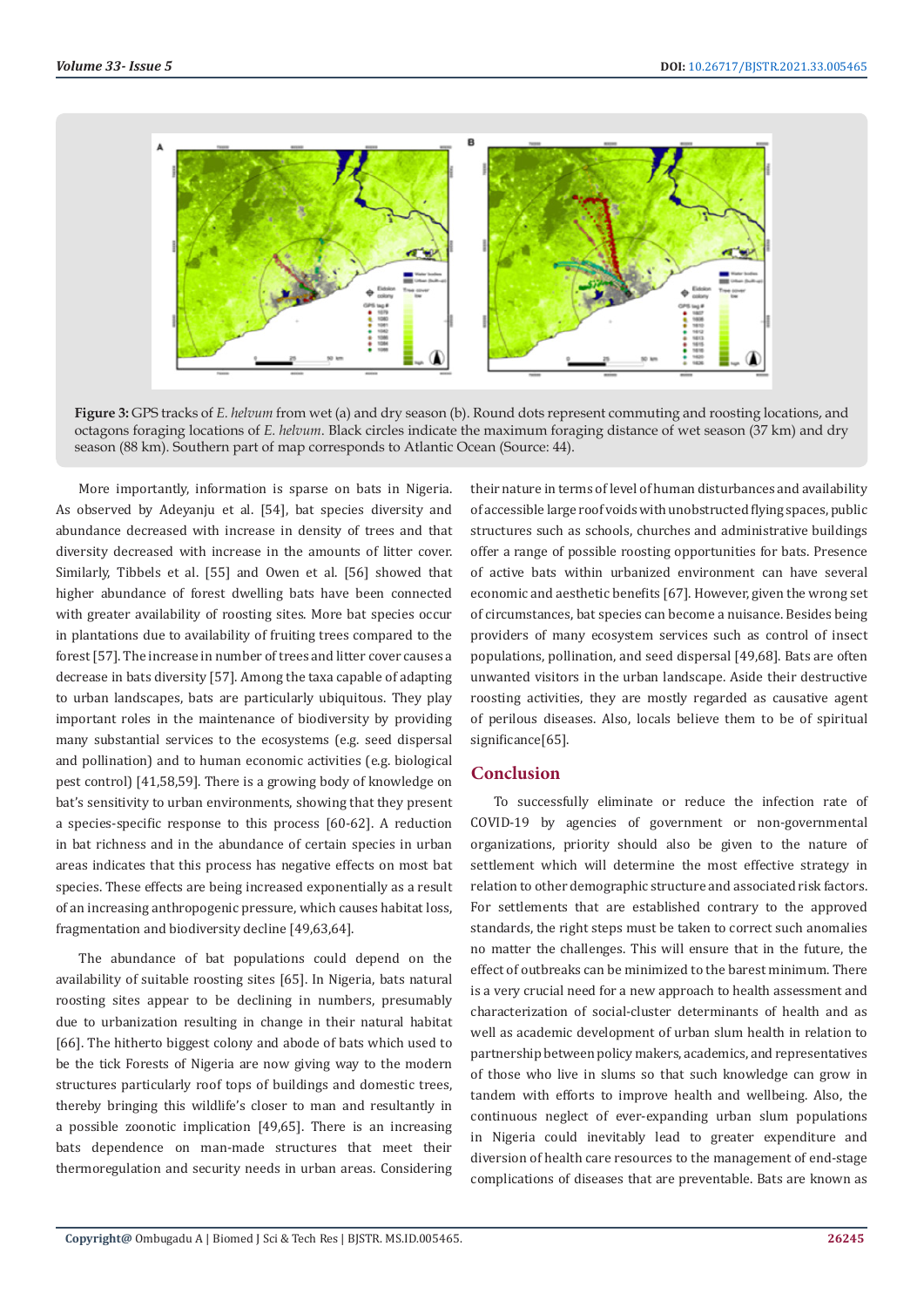highly potential zoonotic reservoir host but their services in the ecosystem cannot be ignored, thus, they should be well protected in urban settlements.

### **References**

- 1. [Banerjee A, Kulcsar K, Misra V, Frieman M, Mossman K \(2019\) Bats](https://www.researchgate.net/publication/330262394_Bats_and_Coronaviruses)  [and Coronaviruses. Viruses 11\(1\): 41.](https://www.researchgate.net/publication/330262394_Bats_and_Coronaviruses)
- 2. [Nunes H, Rocha FL, Cordeiro Estrela P \(2017\) Bats in urban areas of](https://link.springer.com/article/10.1007/s11252-016-0632-3)  [Brazil: roosts, food resources and parasites in disturbed environments.](https://link.springer.com/article/10.1007/s11252-016-0632-3)  [Urban Ecosyst 20: 953-969.](https://link.springer.com/article/10.1007/s11252-016-0632-3)
- 3. [Jung K, Threlfall CG \(2018\) Trait-dependent tolerance of bats to](https://royalsocietypublishing.org/doi/10.1098/rspb.2018.1222)  [urbanization: a global meta-analysis. Proc R Soc B 285\(1885\):](https://royalsocietypublishing.org/doi/10.1098/rspb.2018.1222)  [20181222.](https://royalsocietypublishing.org/doi/10.1098/rspb.2018.1222)
- 4. [Abdullahi WH, Sume GE, Isiaka HA, Zakari F, Nuhu N, et al. \(2020\)](https://abjournals.org/african-journal-of-biology-and-medical-research-ajbmr/wp-content/uploads/sites/17/journal/published_paper/volume-3/issue-2/AJBMR_R3ML7XTW.pdf)  [Dimensions of the COVID-19 Pandemic in the Federal Capital Territory,](https://abjournals.org/african-journal-of-biology-and-medical-research-ajbmr/wp-content/uploads/sites/17/journal/published_paper/volume-3/issue-2/AJBMR_R3ML7XTW.pdf)  [Abuja, Nigeria. African Journal of Biology and Medical Research 3\(2\):](https://abjournals.org/african-journal-of-biology-and-medical-research-ajbmr/wp-content/uploads/sites/17/journal/published_paper/volume-3/issue-2/AJBMR_R3ML7XTW.pdf)  [197-203.](https://abjournals.org/african-journal-of-biology-and-medical-research-ajbmr/wp-content/uploads/sites/17/journal/published_paper/volume-3/issue-2/AJBMR_R3ML7XTW.pdf)
- 5. [Obeta MU, Ejinaka RO, Ofor IB, Ikeagwulonu RC, Agbo EC, et al. \(2020\)](http://pubs.sciepub.com/ajeid/8/1/3/index.html)  [Nigerian COVID-19 \(Coronavirus\) Patients Update, the Realities](http://pubs.sciepub.com/ajeid/8/1/3/index.html)  [with Medical Laboratory Diagnostic Sites in American Journal of](http://pubs.sciepub.com/ajeid/8/1/3/index.html)  [Epidemiology and Infectious Disease 8\(1\): 13-15.](http://pubs.sciepub.com/ajeid/8/1/3/index.html)
- 6. [Han H, Wen H, Zhou C, Chen F, Luo L, et al. \(2015\) Bats as reservoirs of](https://www.sciencedirect.com/science/article/pii/S016817021500177X?via%3Dihub)  [severe emerging infectious diseases. Virus Research 205\(2\): 1-6.](https://www.sciencedirect.com/science/article/pii/S016817021500177X?via%3Dihub)
- 7. [Afelt A, Frutos R, Devaux C \(2018\) Bats, Coronaviruses, and](https://www.frontiersin.org/articles/10.3389/fmicb.2018.00702/full)  [Deforestation: Toward the Emergence of Novel Infectious Diseases?](https://www.frontiersin.org/articles/10.3389/fmicb.2018.00702/full)  [Frontiers in Microbiology 9: 702.](https://www.frontiersin.org/articles/10.3389/fmicb.2018.00702/full)
- 8. [Li H, Mendelsohn E, Zong C, Zhang W, Hagan E, et al. \(2019\) Human](https://www.sciencedirect.com/science/article/pii/S2590053619300308)[animal interactions and bat coronavirus spillover potential among](https://www.sciencedirect.com/science/article/pii/S2590053619300308)  [rural residents in Southern China. Biosafety and Health 1\(2\): 84-90.](https://www.sciencedirect.com/science/article/pii/S2590053619300308)
- 9. [Li Q, Guan X, Wu P, Wang X, Zhou L, et al. \(2020\) Early Transmission](https://www.nejm.org/doi/full/10.1056/nejmoa2001316)  [Dynamics in Wuhan, China, of Novel Coronavirus-Infected Pneumonia.](https://www.nejm.org/doi/full/10.1056/nejmoa2001316)  [New England Journal of Medicine 382\(13\): 1199-1207.](https://www.nejm.org/doi/full/10.1056/nejmoa2001316)
- 10. [Zhu N, Zhang D, Wang W, Li X, Yang B, et al. \(2020\) Novel Coronavirus](https://www.nejm.org/doi/full/10.1056/nejmoa2001017)  [from Patients with Pneumonia in China, 2019. China Novel Coronavirus](https://www.nejm.org/doi/full/10.1056/nejmoa2001017)  [Investigating and Research Team. New England Journal of Medicine](https://www.nejm.org/doi/full/10.1056/nejmoa2001017)  [382: 727-733.](https://www.nejm.org/doi/full/10.1056/nejmoa2001017)
- 11. [Cyranoski D \(2020\) Did Pangolins spread the China coronavirus to](https://www.nature.com/articles/d41586-020-00364-2)  [people? Nature News Article.](https://www.nature.com/articles/d41586-020-00364-2)
- 12. [Xiao K, Zhai J, Feng Y, Zhou N, Zhang X, et al. \(2020\) Isolation of](https://pubmed.ncbi.nlm.nih.gov/32380510/)  [SARS-CoV-2-related coronavirus from Malayan pangolins. Nature](https://pubmed.ncbi.nlm.nih.gov/32380510/)  [583\(7815\): 286-303.](https://pubmed.ncbi.nlm.nih.gov/32380510/)
- 13. [Kümpel NF, Cunningham AA, Fa JE, Jones JPG, Rowcliffe JM, et al.](https://www.researchgate.net/publication/276937390_Ebola_and_bushmeat_myth_and_reality)  [\(2015\) Ebola and bushmeat: myth and reality. A Newsletter on Non-](https://www.researchgate.net/publication/276937390_Ebola_and_bushmeat_myth_and_reality)[Wood Forest Products p. 6.](https://www.researchgate.net/publication/276937390_Ebola_and_bushmeat_myth_and_reality)
- 14. [Duda R, Gallois S, Reyes García V \(2018\) Ethnozoology of bushmeat:](https://journals.openedition.org/ethnoecologie/3976)  [Importance of wildlife in diet, food avoidances and perception of](https://journals.openedition.org/ethnoecologie/3976)  [health among the Baka \(Cameroon\). Revue d'ethnoécologie 14: 1-41.](https://journals.openedition.org/ethnoecologie/3976)
- 15. [Akem ES, Pemunta NV \(2020\) The bat meat chain and perceptions](https://bmcpublichealth.biomedcentral.com/articles/10.1186/s12889-020-08460-8)  [of the risk of contracting Ebola in the Mount Cameroon region. BMC](https://bmcpublichealth.biomedcentral.com/articles/10.1186/s12889-020-08460-8)  [Public Health 20\(593\): 1-10.](https://bmcpublichealth.biomedcentral.com/articles/10.1186/s12889-020-08460-8)
- 16. [Contini C, Nuzzo MD, Barp N, Bonazza A, Giorgio RD, et al. \(2020\)](https://www.jidc.org/index.php/journal/article/view/12671)  [The novel zoonotic COVID-19 pandemic: An expected global health](https://www.jidc.org/index.php/journal/article/view/12671)  [concern. Journal of Infection in Developing Countries 14\(3\): 254-264.](https://www.jidc.org/index.php/journal/article/view/12671)
- 17. [Dobson AP, Pimm SL, Hannah L, Kaufman L, Ahumada JA, et al. \(2020\)](https://experts.illinois.edu/en/publications/ecology-and-economics-for-pandemic-prevention-investments-to-prev)  [Ecology and Economics: COVID-19. Science 369\(6502\): 379-381.](https://experts.illinois.edu/en/publications/ecology-and-economics-for-pandemic-prevention-investments-to-prev)
- 18. [Myers SL \(2020\) China Vowed to Keep Wildlife Off the Menu, a Tough](https://www.nytimes.com/2020/06/07/world/asia/china-coronavirus-wildlife-ban.html)  [Promise to Keep. The New York Times.](https://www.nytimes.com/2020/06/07/world/asia/china-coronavirus-wildlife-ban.html)
- 19. [Cohen J \(2020\) A WHO-led mission may investigate the pandemic's](https://www.sciencemag.org/news/2020/07/who-led-mission-may-investigate-pandemic-s-origin-here-are-key-questions-ask)  [origin. Here are the key questions to ask. Science.](https://www.sciencemag.org/news/2020/07/who-led-mission-may-investigate-pandemic-s-origin-here-are-key-questions-ask)
- 20. [United Nations \(2003\) United Nations Human Settlements Programme:](https://www.un.org/ruleoflaw/files/Challenge%20of%20Slums.pdf)  [The challenge of slums: global report on human settlements 2003.](https://www.un.org/ruleoflaw/files/Challenge%20of%20Slums.pdf)  [London and Sterling, Earthscan Publications Ltd: 1-310.](https://www.un.org/ruleoflaw/files/Challenge%20of%20Slums.pdf)
- 21. [Riley LW, Ko AI, Unger A, Reis MG \(2007\) Slum health: Diseases of](https://bmcinthealthhumrights.biomedcentral.com/articles/10.1186/1472-698X-7-2)  [neglected populations. BMC International Health and Human Rights](https://bmcinthealthhumrights.biomedcentral.com/articles/10.1186/1472-698X-7-2)  [7: 2.](https://bmcinthealthhumrights.biomedcentral.com/articles/10.1186/1472-698X-7-2)
- 22. [United Nations \(2000\) United Nations Millennium Declaration.](https://www.un.org/en/development/desa/population/migration/generalassembly/docs/globalcompact/A_RES_55_2.pdf)  [General Assembly A/RES/55/2: 1-9.](https://www.un.org/en/development/desa/population/migration/generalassembly/docs/globalcompact/A_RES_55_2.pdf)
- 23. [Hassan Z, Hashim MJ, Khan G \(2020\) Population risk factors for](https://www.preprints.org/manuscript/202007.0621/v1)  [COVID-19 deaths in Nigeria at subnational level. Preprints.](https://www.preprints.org/manuscript/202007.0621/v1)
- 24. [Nigeria Centre for Disease Control \(2020\) National Interim guidelines](https://ncdc.gov.ng/themes/common/docs/protocols/177_1584210847.pdf)  [for clinical Management of COVID-19. Version 1: 1-38.](https://ncdc.gov.ng/themes/common/docs/protocols/177_1584210847.pdf)
- 25. [Nordling L \(2020\) Africa's pandemic puzzle: why so few cases and](https://pubmed.ncbi.nlm.nih.gov/32792376/)  [deaths? Science 369\(6505\): 756-757.](https://pubmed.ncbi.nlm.nih.gov/32792376/)
- 26. [Bazell R \(2020\) Looking for the Light in Haiti. Science 369\(6505\):](https://pubmed.ncbi.nlm.nih.gov/32792375/)  [755-756.](https://pubmed.ncbi.nlm.nih.gov/32792375/)
- 27. [Adegboye OA, Adekunle AI, Gayawan E \(2020\) Early Transmission](https://pubmed.ncbi.nlm.nih.gov/32353991/)  [dynamics of novel Coronavirus \(COVID-19\) in Nigeria. Int. J. of](https://pubmed.ncbi.nlm.nih.gov/32353991/)  [Environ. Res. Public Health 17\(19\): 3054.](https://pubmed.ncbi.nlm.nih.gov/32353991/)
- 28. [Oloyiwole AM, Ajala OA, Sargodipe JA \(2014\) Physical Growth](https://file.scirp.org/pdf/IJG_2014102714074902.pdf)  [Pattern of Settlements in a Traditional Region, Southwest Nigeria.](https://file.scirp.org/pdf/IJG_2014102714074902.pdf)  [International Journal of Geosciences 4\(1\): 1345-1360.](https://file.scirp.org/pdf/IJG_2014102714074902.pdf)
- 29. [Aijaz R \(2020\). Urban Affairs in the Pandemic Era. Observer Research](https://www.orfonline.org/expert-speak/urban-affairs-in-the-pandemic-era/)  [Foundation.](https://www.orfonline.org/expert-speak/urban-affairs-in-the-pandemic-era/)
- 30. [Abdullahi WH, Sume GE, Isiaka HA, Zakari F, Nuhu N et al. \(2020\).](https://abjournals.org/african-journal-of-biology-and-medical-research-ajbmr/wp-content/uploads/sites/17/journal/published_paper/volume-3/issue-2/AJBMR_TXHVZLCD.pdf)  [Epidemiology of the COVID-19 in the Federal Capital Territory, Abuja,](https://abjournals.org/african-journal-of-biology-and-medical-research-ajbmr/wp-content/uploads/sites/17/journal/published_paper/volume-3/issue-2/AJBMR_TXHVZLCD.pdf)  [Nigeria. African Journal of Biology and Medical Research 3\(2\): 188-](https://abjournals.org/african-journal-of-biology-and-medical-research-ajbmr/wp-content/uploads/sites/17/journal/published_paper/volume-3/issue-2/AJBMR_TXHVZLCD.pdf) [196.](https://abjournals.org/african-journal-of-biology-and-medical-research-ajbmr/wp-content/uploads/sites/17/journal/published_paper/volume-3/issue-2/AJBMR_TXHVZLCD.pdf)
- 31. [Lilford RJ, Oyebode O, Satterthwaite D, Melendez Torres GJ, Chen Y, et](https://pubmed.ncbi.nlm.nih.gov/27760702/)  [al. \(2017\) The health of people who live in slums 2: Improving the](https://pubmed.ncbi.nlm.nih.gov/27760702/)  [health and welfare of people who live in slums. Lancet 389 \(10068\):](https://pubmed.ncbi.nlm.nih.gov/27760702/)  [559-570.](https://pubmed.ncbi.nlm.nih.gov/27760702/)
- 32. [Floyd B \(1969\) Settlement Patterns. In Floyd B \(eds.\) Eastern Nigeria,](https://link.springer.com/chapter/10.1007/978-1-349-00666-3_3)  [London Palgrave Macmillan: 55-64.](https://link.springer.com/chapter/10.1007/978-1-349-00666-3_3)
- 33. [Asogwa OC, Eze NM, Eze CM, Okonkwo CI, Onwuamaeze CU \(2020\) On](http://article.sciappliedmathematics.com/pdf/AJAMS-8-2-4.pdf)  [the Modeling of the Effects of COVID-19 Outbreak on the Welfare of](http://article.sciappliedmathematics.com/pdf/AJAMS-8-2-4.pdf)  [Nigerian Citizens, Using Network Model." American Journal of Applied](http://article.sciappliedmathematics.com/pdf/AJAMS-8-2-4.pdf)  [Mathematics and Statistics 8\(2\): 58-63.](http://article.sciappliedmathematics.com/pdf/AJAMS-8-2-4.pdf)
- 34. [Nigeria Population \(2020\) Demographics, Maps and Graphs.](https://www.worldometers.info/world-population/nigeria-population/)
- 35. [Obongha UE, Ukam LE \(2020\) The Impact of Settlement pattern of](https://www.researchgate.net/publication/343283861_The_Impact_of_Settlement_Pattern_of_Some_Nigerian_Cities_on_the_Spread_of_Covid-19_Pandemic)  [some Nigerian cities on the spread of COVID-19 Pandemic. European](https://www.researchgate.net/publication/343283861_The_Impact_of_Settlement_Pattern_of_Some_Nigerian_Cities_on_the_Spread_of_Covid-19_Pandemic)  [Journal of Environment and Earth Sciences 1\(4\): 1-6.](https://www.researchgate.net/publication/343283861_The_Impact_of_Settlement_Pattern_of_Some_Nigerian_Cities_on_the_Spread_of_Covid-19_Pandemic)
- 36. Ihekweazu C (2020) COVID-19 Response in Nigeria: The Science and the Policy. A paper presented to the Nigerian Academy of Science by the Director General, Nigeria Centre for Disease.
- 37. [Nigeria Centre for Disease Control \(2020\) COVID 19 situation report](https://www.who.int/docs/default-source/wha-70-and-phe/20200721-covid-19-sitrep-183.pdf?sfvrsn=b3869b3_2)  [183.](https://www.who.int/docs/default-source/wha-70-and-phe/20200721-covid-19-sitrep-183.pdf?sfvrsn=b3869b3_2)
- 38. [Okuonghae D, Omame A \(2020\) Analysis of a Mathematical model](https://www.researchgate.net/publication/342346862_Analysis_of_a_mathematical_model_for_COVID-19_population_dynamics_in_Lagos_Nigeria)  [for COVID-19 population dynamics in Nigeria. Chaos, Solitons and](https://www.researchgate.net/publication/342346862_Analysis_of_a_mathematical_model_for_COVID-19_population_dynamics_in_Lagos_Nigeria)  [Fractals 139: 110032.](https://www.researchgate.net/publication/342346862_Analysis_of_a_mathematical_model_for_COVID-19_population_dynamics_in_Lagos_Nigeria)
- 39. [Okoye JO \(2020\) Attitudinal, regional and sex related vulnerabilities to](https://www.researchgate.net/publication/341767350_Attitudinal_regional_and_sex-related_vulnerabilities_to_COVID-19_Considerations_for_early_flattening_of_curve_in_Nigeria)  [COVID-19: Considerations for Early flattening of curve in Nigeria. Med.](https://www.researchgate.net/publication/341767350_Attitudinal_regional_and_sex-related_vulnerabilities_to_COVID-19_Considerations_for_early_flattening_of_curve_in_Nigeria)  [J Islam Repub Iran 34\(1\): 61.](https://www.researchgate.net/publication/341767350_Attitudinal_regional_and_sex-related_vulnerabilities_to_COVID-19_Considerations_for_early_flattening_of_curve_in_Nigeria)
- 40. [Mohammed K, Mundanthra B \(2013\) Ecological and Economic](https://www.hindawi.com/journals/isrn/2013/187415/)  [Importance of Bats \(Order Chiroptera\). Hindawi 2013:](https://www.hindawi.com/journals/isrn/2013/187415/)  [187415.](https://www.hindawi.com/journals/isrn/2013/187415/)
- 41. [Kunz TH, Torrez EB, Bauer D, Lobova T, Fleming TH \(2011\) Ecosystem](https://www.researchgate.net/publication/50935511_Ecosystem_services_provided_by_bats)  [services provided by bats. Ann N Y Acad Sci 1223\(1\): 1-38.](https://www.researchgate.net/publication/50935511_Ecosystem_services_provided_by_bats)